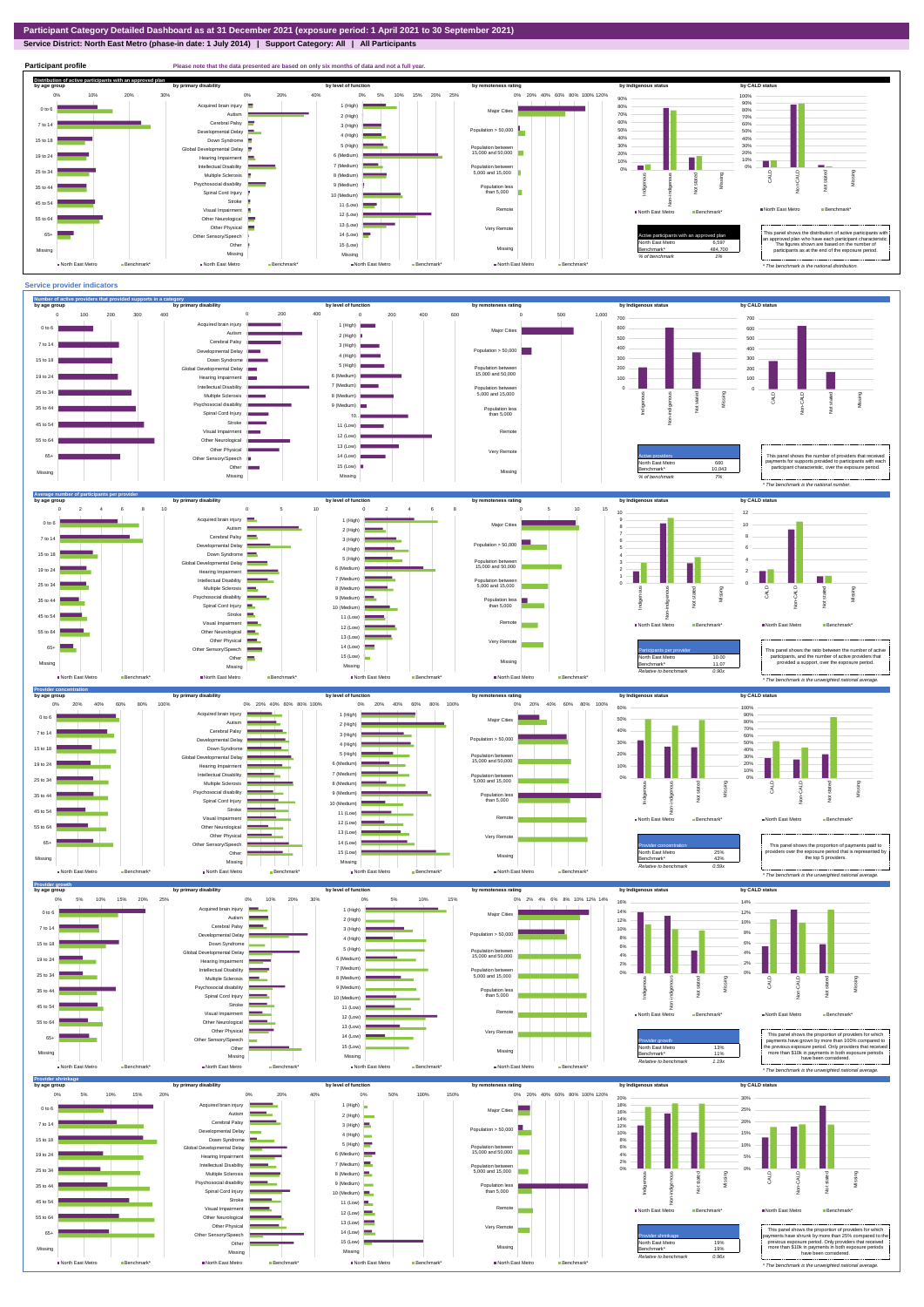# **Service District: North East Metro (phase-in date: 1 July 2014) | Support Category: All | All Participants**



|                                | Active participants with          |                                | <b>Participants</b> | Provider      | Provider | Provider        | <b>Total plan</b> |                           |                | Outcomes indicator on | Has the NDIS helped with |
|--------------------------------|-----------------------------------|--------------------------------|---------------------|---------------|----------|-----------------|-------------------|---------------------------|----------------|-----------------------|--------------------------|
| <b>Support category</b>        | approved plans                    | <b>Active providers</b>        | per provider        | concentration | arowth   | shrinkage       | budgets (\$m)     | Payments (\$m)            | Utilisation    | choice and control    | choice and control?      |
|                                |                                   |                                |                     |               |          |                 |                   |                           |                |                       |                          |
| Core                           |                                   |                                |                     |               |          |                 |                   |                           |                |                       |                          |
| Consumables                    | 3.971                             | 193                            | 20.6                | 67%           | 21%      | 0%              | 5.5               | 3.2                       | 58%            | 54%                   | 78%                      |
| <b>Daily Activities</b>        | 3.382                             | 259                            | 13.1                | 51%           | 14%      | 19%             | 122.4             | 105.3                     | 86%            | 52%                   | 78%                      |
| Community                      | 3,663                             | 202                            | 18.1                | 43%           | 11%      | 8%              | 45.4              | 33.2                      | 73%            | 50%                   | 78%                      |
| Transport                      | 2.715<br>---------                | 86                             | 31.6<br>-------     | 58%           | 0%       | 8%              | 4.1<br>.          | 3.8                       | 92%            | 47%<br>------         | 80%                      |
| Core total                     | 5.546                             | 429                            | 12.9                | 46%           | 16%      | 13%             | 177.5             | 145.5                     | 82%            | 55%                   | 76%                      |
|                                |                                   |                                |                     |               |          |                 |                   |                           |                |                       |                          |
| <b>Capacity Building</b>       |                                   |                                |                     |               |          |                 |                   |                           |                |                       |                          |
| <b>Choice and Control</b>      | 2,069                             | 79                             | 26.2                | 80%           | 13%      | 0%              | 1.4               | 1.4                       | 96%            | 59%                   | 71%                      |
| <b>Daily Activities</b>        | 6,368                             | 294                            | 21.7                | 56%           | 6%       | 16%             | 36.3              | <b>The Common</b><br>23.3 | 64%            | 53%                   | 75%                      |
| Employment                     | 454                               | 32                             | 14.2                | 90%           | 8%       | 58%             | 2.7               |                           | 49%            | 38%                   | 66%                      |
| Relationships                  | 1.022<br><b>Contract</b>          | 85<br><b>Contract Contract</b> | 12.0                | 56%           | 22%      | 16%             | 4.7               | 2.5                       | 52%            | 17%                   | 76%                      |
| Social and Civic               | 836<br><b>Contract</b>            | <b>Contract Contract</b><br>Rf | 9.7                 | 51%           | 8%       | 42%             | 2.9               | 1.2                       | 41%            | 46%                   | 64%                      |
| <b>Support Coordination</b>    | 3.434<br>-----------              | 158<br>,,,,,,,,,,              | 21.7<br>---------   | 44%<br>       | 12%<br>  | 8%<br>--------- | 63<br>----------  |                           | 68%<br>        | 48%<br>               | 76%<br>.                 |
| <b>Capacity Building total</b> | 6.487                             | 393                            | 16.5                | 46%           | 11%      | 15%             | 54.7              | 34.0                      | 62%            | 54%                   | 75%                      |
|                                |                                   |                                |                     |               |          |                 |                   |                           |                |                       |                          |
| Capital                        |                                   |                                |                     |               |          |                 |                   |                           |                |                       |                          |
| Assistive Technology           | 1,928<br><b>Contract Contract</b> | 129                            | 14.9                | 54%           | 3%       | 44%             | 8.7               | 3.4                       | 39%            | 60%                   | 80%                      |
| <b>Home Modifications</b>      | 493                               | 18                             | 27.4<br>-------     | 93%           | 17%<br>. | 17%<br>.        | 2.6<br>.          | 0.5                       | 20%<br>------- | 37%<br>------         | 87%                      |
| <b>Capital total</b>           | 2.075                             | 138                            | 15.0                | 50%           | 8%       | 43%             | 11.2              | 3.9                       | 35%            | 57%                   | 81%                      |
|                                |                                   |                                |                     |               |          |                 |                   |                           |                |                       |                          |
| Missing                        | $\Omega$                          | $\Omega$                       | 0.0                 | 0%            | $0\%$    | 0%              | 0.0               | 0.0                       | 0%             | 0%                    | 0%                       |
| All support categories         | 6,597                             | 660                            | 10.0                | 43%           | 13%      | 19%             | 243.4             | 183.4                     | 75%            | 54%                   | 75%                      |

Note: Only the major support categories are shown.<br>Note: Capacity Building total individual Wellbeing, Home Living and Lifelong Learning although these support categories are not shown.<br>Note: A utilisation rate may be abov

| <b>Indicator definitions</b>                                                                                                                        |                                                                                                                                                                                                                                                                                                                                                                                                                                                                                                                                                                                                                                                                                                                                                                                                                 |
|-----------------------------------------------------------------------------------------------------------------------------------------------------|-----------------------------------------------------------------------------------------------------------------------------------------------------------------------------------------------------------------------------------------------------------------------------------------------------------------------------------------------------------------------------------------------------------------------------------------------------------------------------------------------------------------------------------------------------------------------------------------------------------------------------------------------------------------------------------------------------------------------------------------------------------------------------------------------------------------|
| Active participants with approved plans                                                                                                             | Number of active participants who have an approved plan and reside in the service district / have supports relating to the support category in their plan.                                                                                                                                                                                                                                                                                                                                                                                                                                                                                                                                                                                                                                                      |
| <b>Active providers</b><br><b>Participants per provider</b><br><b>Provider concentration</b><br><b>Provider growth</b><br><b>Provider shrinkage</b> | Number of providers that received payments for supports provided to participants within the service district / support category, over the exposure period.<br>Ratio between the number of active participants and the number of active providers.<br>Proportion of provider payments over the exposure period that were paid to the top 10 providers.<br>Proportion of providers for which payments have grown by more than 100% compared to the previous exposure period. Only providers that received more than \$10k in payments in both exposure periods have been considered.<br>Proportion of providers for which payments have shrunk by more than 25% compared to the previous exposure period. Only providers that received more than \$10k in payments in both exposure periods have been considered. |
| <b>Total plan budgets</b><br><b>Payments</b><br><b>Utilisation</b>                                                                                  | Value of supports committed in participant plans for the exposure period.<br>Value of all payments over the exposure period, including payments to providers, payments to participants, and off-system payments (in-kind and Younger People In Residential Aged Care (YPIRAC)).<br>Ratio between payments and total plan budgets.                                                                                                                                                                                                                                                                                                                                                                                                                                                                               |
| Outcomes indicator on choice and control<br>Has the NDIS helped with choice and control?                                                            | Proportion of participants who reported in their most recent outcomes survey that they choose who supports them.<br>Proportion of participants who reported in their most recent outcomes survey that the NDIS has helped with choice and control.                                                                                                                                                                                                                                                                                                                                                                                                                                                                                                                                                              |
|                                                                                                                                                     | The green dots indicate the top 10 percentile of service districts / support categories when ranked by performance against benchmark for the given metric. In other words, performing relatively well under the given metric.<br>The red dots indicate the bottom 10 percentile of service districts / support categories when ranked by performance against benchmark for the given metric. In other words, performing relatively poorly under the given metri                                                                                                                                                                                                                                                                                                                                                 |
|                                                                                                                                                     | Note: A higher score is considered to be 'good' performance under some metrics. For example, a high utilisation rate is a sign of a functioning market where participants have access to the supports they need.<br>For other metrics, a lower score is considered to be 'good' performance. For example, a low provider concentration is a sign of a competitive market.                                                                                                                                                                                                                                                                                                                                                                                                                                       |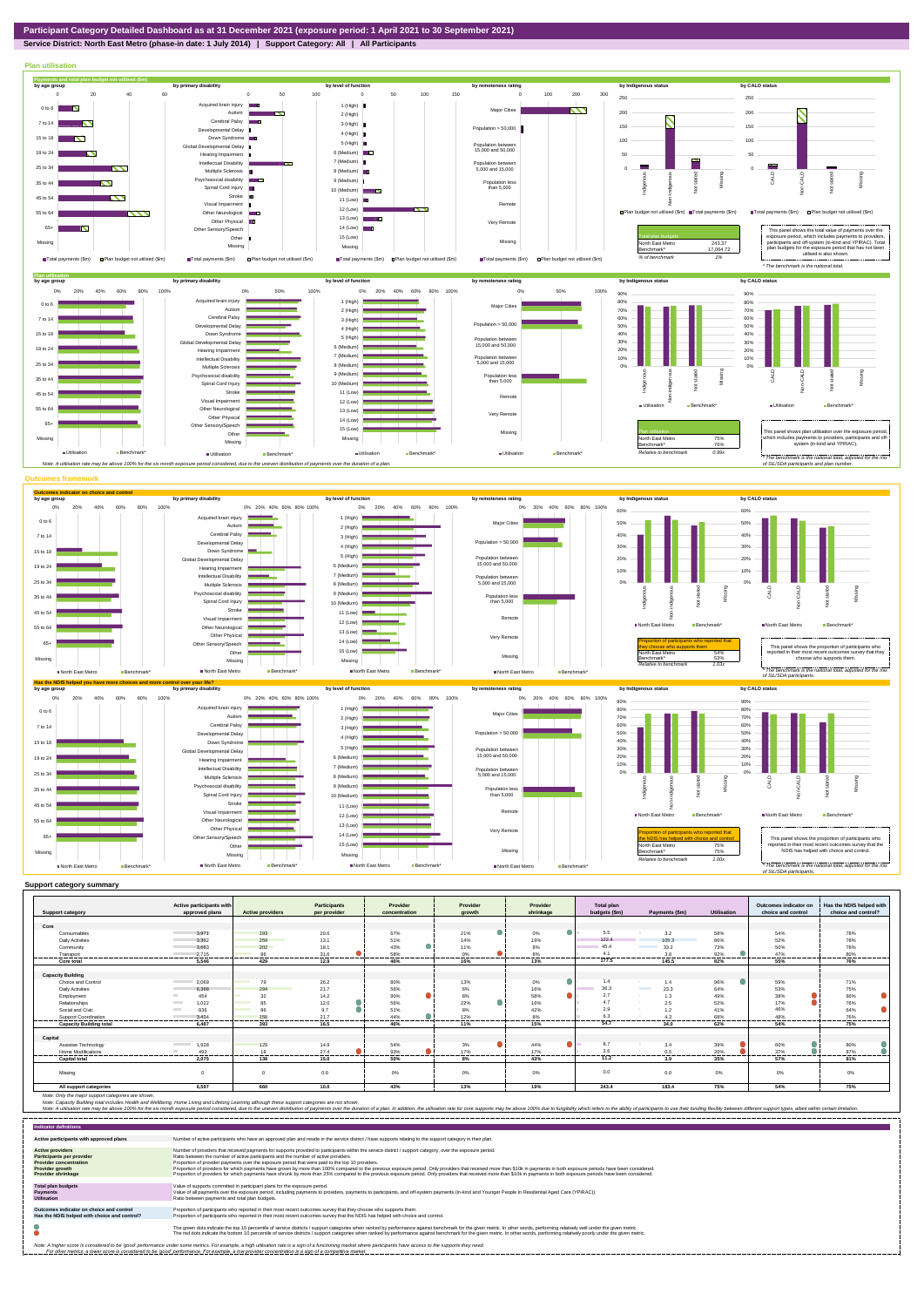**Service District: North East Metro (phase-in date: 1 July 2014) | Support Category: All | Participants Receiving SIL/SDA**



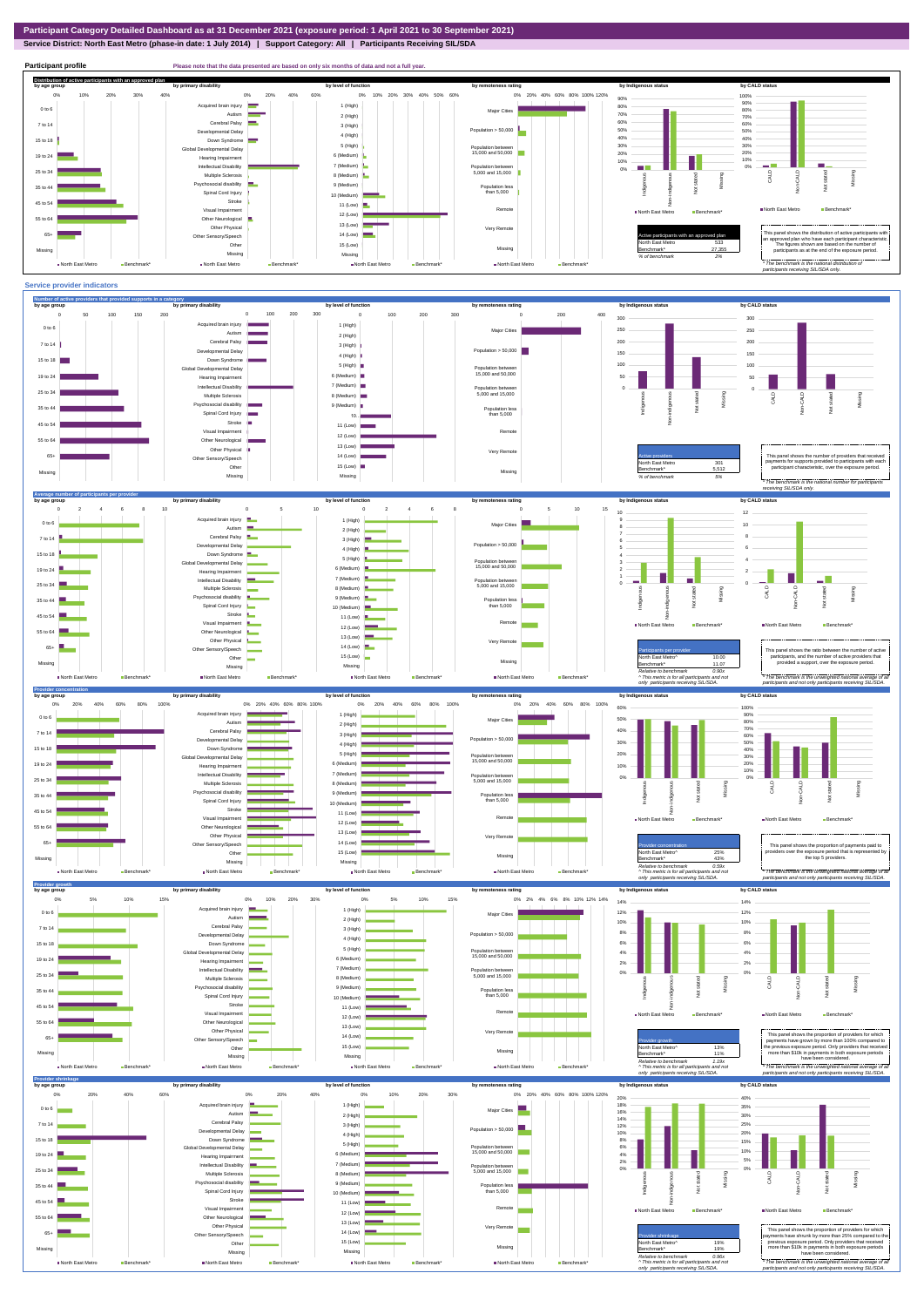

#### **Service District: North East Metro (phase-in date: 1 July 2014) | Support Category: All | Participants Receiving SIL/SDA**



| <b>Support category</b>        | Active participants with<br>approved plans | <b>Active providers</b> | <b>Participants</b><br>per provider | Provider<br>concentration | Provider<br>arowth       | Provider<br>shrinkage | <b>Total plan</b><br>budgets (\$m) | Payments (\$m)         | <b>Utilisation</b> | Outcomes indicator on<br>choice and control | Has the NDIS helped with<br>choice and control? |
|--------------------------------|--------------------------------------------|-------------------------|-------------------------------------|---------------------------|--------------------------|-----------------------|------------------------------------|------------------------|--------------------|---------------------------------------------|-------------------------------------------------|
|                                |                                            |                         |                                     |                           |                          |                       |                                    |                        |                    |                                             |                                                 |
| Core                           |                                            |                         |                                     |                           |                          |                       |                                    |                        |                    |                                             |                                                 |
| Consumables                    | 446                                        | 83                      | 5.4                                 | 80%                       | 0%                       | 17%                   | 0.7                                | 0.5                    | 63%                | 9%                                          | 87%                                             |
| <b>Daily Activities</b>        | 528                                        | 86                      | 6.1                                 | 75%                       | 9%                       | 9%                    | 61.9                               | 59.1                   | ∩<br>95%           | 10%                                         | 84%                                             |
| Community                      | 526                                        | 89                      | 5.9                                 | 62%                       | 4%                       | 11%                   | 13.4                               | <b>Contract</b><br>9.7 | 72%                | 11%                                         | 85%                                             |
| Transport                      | 521                                        | 45                      | 11.6                                | 67%                       | 0%                       | 0%                    | 0.7                                | 0.4                    | 57%                | 11%                                         | 84%                                             |
| Core total                     | 533                                        | 196                     | -----<br>2.7                        | 71%                       | 8%                       | 8%                    | 76.7                               | ------<br>69.6         | 91%                | 11%                                         | 84%                                             |
|                                |                                            |                         |                                     |                           |                          |                       |                                    |                        |                    |                                             |                                                 |
| <b>Capacity Building</b>       |                                            |                         |                                     |                           |                          |                       |                                    |                        |                    |                                             |                                                 |
| Choice and Control             | 66                                         | 19                      | 3.5                                 | 86%                       | 0%                       | 0%                    | 0.0                                | 0.0                    | 90%                | 24%                                         | 91%                                             |
| <b>Daily Activities</b>        | 528                                        | 93                      | 5.7                                 | 62%                       | 8%                       | 0%                    | 2.7                                | 2.0                    | 72%                | 10%                                         | 84%                                             |
| Employment                     | 47                                         |                         | 6.7                                 | 100%                      | 0%                       | 50%                   | 0.3                                | 0.2                    | 70%                | 3%                                          | 78%                                             |
| Relationships                  | 322                                        |                         | 7.7                                 | 74%                       | 27%                      | 20%                   | 1.8                                | 1.1                    | 62%                | 3%                                          | 84%                                             |
| Social and Civic               |                                            |                         | 0.9                                 | 100%                      | 0%                       | 100%                  | 0.1                                | 0.0                    | 69%                | 0%                                          | 100%                                            |
| Support Coordination           | 521<br>-------                             | 70<br>-----             | 7.4<br>--------                     | 47%<br>.                  | 5%<br><b>CONTRACTOR</b>  | 18%<br>               | 11                                 | 0.8<br>--------        | 73%<br>.           | 10%<br>------                               | 85%                                             |
| <b>Capacity Building total</b> | 533                                        | 163                     | 3.3                                 | 49%                       | 6%                       | 12%                   | 6.0                                | 4.2                    | 69%                | 11%                                         | 84%                                             |
| Capital                        |                                            |                         |                                     |                           |                          |                       |                                    |                        |                    |                                             |                                                 |
| Assistive Technology           | 270                                        | 52                      | 5.2                                 | 73%                       | 13%                      | 63%                   | 1.1                                | 0.5                    | 45%                | 12%                                         | 88%                                             |
| <b>Home Modifications</b>      | 309                                        | 5                       | 61.8                                | 100%                      | 50%                      | 0%                    | 1.8                                | 0.2                    | 10%                | 11%                                         | 90%                                             |
| <b>Capital total</b>           | <br>407                                    | .<br>57                 | .<br>7.1                            | <b>HOLLOW</b><br>74%      | <b>CONTRACTOR</b><br>20% | <b>Holland</b><br>50% | -------<br>2.9                     | .<br>0.7               | <br>23%            | <br>11%                                     | 88%                                             |
| Missing                        | $\circ$                                    | $\mathbf 0$             | 0.0                                 | 0%                        | 0%                       | 0%                    | 0.0                                | 0.0                    | $0\%$              | 0%                                          | 0%                                              |
| All support categories         | 533                                        | 301                     | 1.8                                 | 69%                       | 10%                      | 13%                   | 85.6                               | 74.4                   | 87%                | 11%                                         | 84%                                             |

| <b>Indicator definitions</b>                                                                                                                 |                                                                                                                                                                                                                                                                                                                                                                                                                                                                                                                                                                                                                                                                                                                                                                                                                 |
|----------------------------------------------------------------------------------------------------------------------------------------------|-----------------------------------------------------------------------------------------------------------------------------------------------------------------------------------------------------------------------------------------------------------------------------------------------------------------------------------------------------------------------------------------------------------------------------------------------------------------------------------------------------------------------------------------------------------------------------------------------------------------------------------------------------------------------------------------------------------------------------------------------------------------------------------------------------------------|
| Active participants with approved plans                                                                                                      | Number of active participants who have an approved plan and reside in the service district / have supports relating to the support category in their plan.                                                                                                                                                                                                                                                                                                                                                                                                                                                                                                                                                                                                                                                      |
| <b>Active providers</b><br>Participants per provider<br><b>Provider concentration</b><br><b>Provider growth</b><br><b>Provider shrinkage</b> | Number of providers that received payments for supports provided to participants within the service district / support category, over the exposure period,<br>Ratio between the number of active participants and the number of active providers.<br>Proportion of provider payments over the exposure period that were paid to the top 10 providers.<br>Proportion of providers for which payments have grown by more than 100% compared to the previous exposure period. Only providers that received more than \$10k in payments in both exposure periods have been considered.<br>Proportion of providers for which payments have shrunk by more than 25% compared to the previous exposure period. Only providers that received more than \$10k in payments in both exposure periods have been considered. |
| <b>Total plan budgets</b><br>Payments<br><b>Utilisation</b>                                                                                  | Value of supports committed in participant plans for the exposure period.<br>Value of all payments over the exposure period, including payments to providers, payments to participants, and off-system payments (in-kind and Younger People In Residential Aged Care (YPIRAC)).<br>Ratio between payments and total plan budgets.                                                                                                                                                                                                                                                                                                                                                                                                                                                                               |
| Outcomes indicator on choice and control<br>Has the NDIS helped with choice and control?                                                     | Proportion of participants who reported in their most recent outcomes survey that they choose who supports them.<br>Proportion of participants who reported in their most recent outcomes survey that the NDIS has helped with choice and control.                                                                                                                                                                                                                                                                                                                                                                                                                                                                                                                                                              |
|                                                                                                                                              | The green dots indicate the top 10 percentile of service districts / support categories when ranked by performance against benchmark for the given metric. In other words, performing relatively well under the given metric.<br>The red dots indicate the bottom 10 percentile of service districts / support categories when ranked by performance against benchmark for the given metric. In other words, performing relatively poorly under the given metri                                                                                                                                                                                                                                                                                                                                                 |
|                                                                                                                                              | Note: A higher score is considered to be 'good' performance under some metrics. For example, a high utilisation rate is a sign of a functioning market where participants have access to the supports they need.<br>For other metrics, a lower score is considered to be 'good' performance. For example, a low provider concentration is a sign of a competitive market.                                                                                                                                                                                                                                                                                                                                                                                                                                       |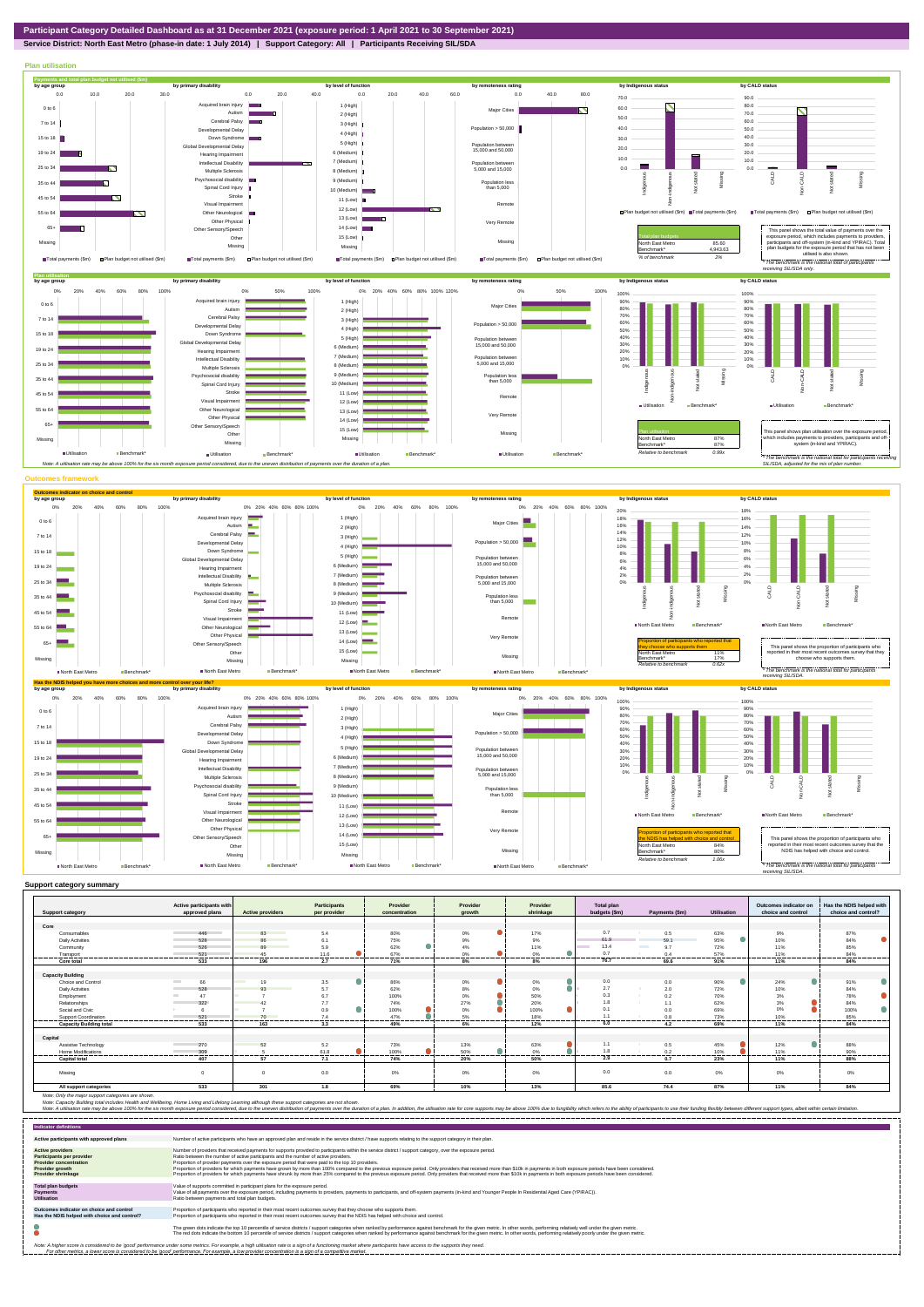## **Service District: North East Metro (phase-in date: 1 July 2014) | Support Category: All | Participants Not Receiving SIL/SDA**

**Participant profile Please note that the data presented are based on only six months of data and not a full year.**